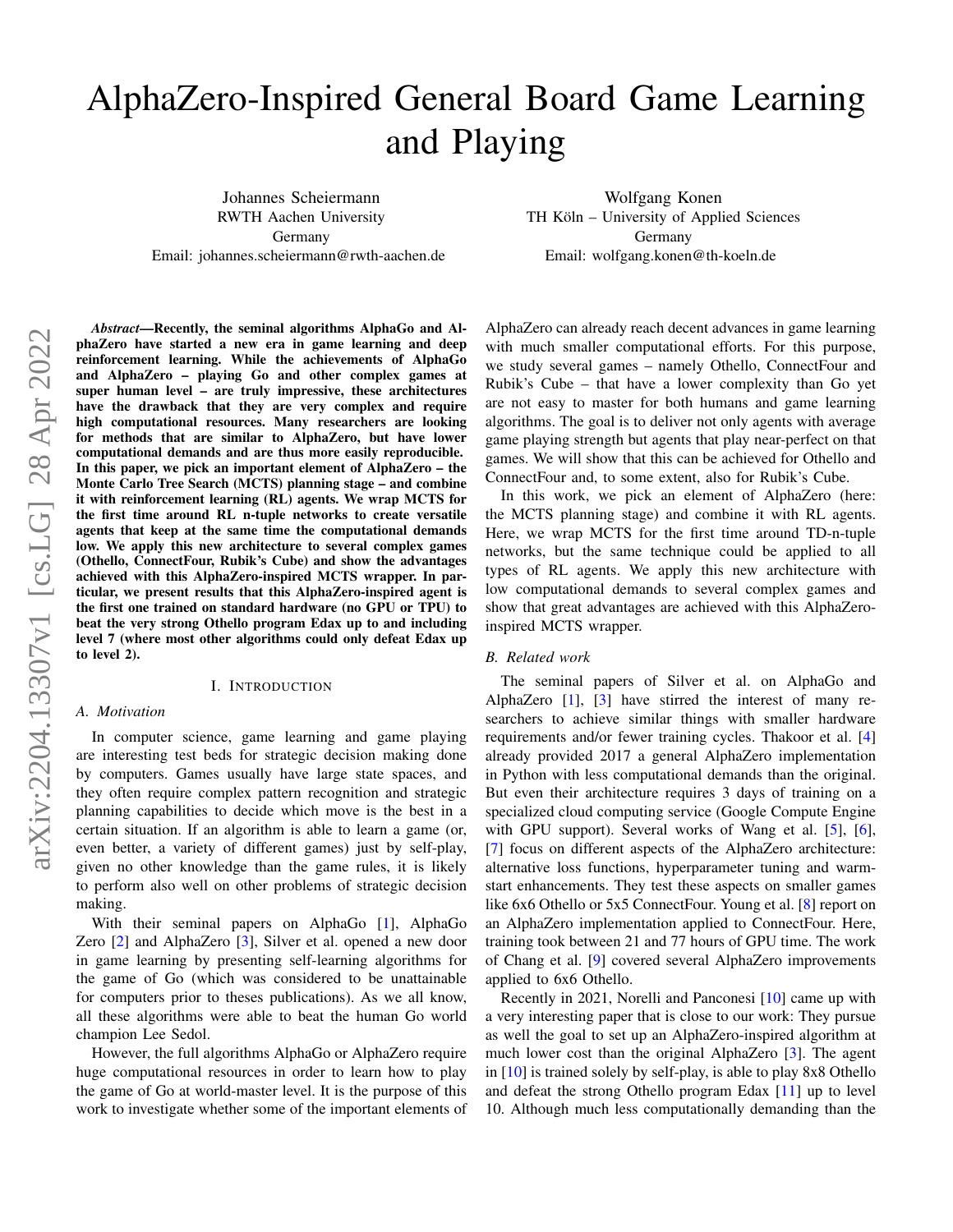<span id="page-1-3"></span>original AlphaZero [\[3\]](#page-8-0), their training time took roughly one month on Colaboratory, a free Google cloud computing service offering GPUs and TPUs.

Apart from Norelli and Panconesi [\[10\]](#page-8-7), there are only few works on Othello game learning that actually benchmark against Edax: Liskowski et al. [\[12\]](#page-8-9) presented in 2018 an agent obtained by training a convolutional neural network (CNN) with the help of a database of expert moves. Their agent could defeat Edax up to and including level 2.

Our work presented here is based on an earlier Bachelor thesis [\[13\]](#page-8-10) published in 2020 (but only in German); it presents an n-tuple RL agent trained in 1.8 hours on standard hardware (no GPU) that can defeat Edax up to and including level 7. See Sec. [V](#page-6-0) (Discussion) for further comparison between Norelli and Panconesi [\[10\]](#page-8-7) and our work.

N-tuple networks, which are an important building block of our approach, have shown to work well in many games, e.g., in ConnectFour  $[14]$ ,  $[15]$ , Othello  $[16]$ , EinStein würfelt nicht [\[17\]](#page-8-14), 2048 [\[18\]](#page-8-15), SZ-Tetris [\[19\]](#page-8-16) etc. Other function approximation networks (deep neural networks or other) could be used as well in AlphaZero-inspired reinforcement learning, but n-tuple networks have the advantage that they can be trained very fast on off-the-shelf hardware.

The algorithm presented in this paper is implemented in the General Board Game (GBG) learning and playing framework [\[20\]](#page-8-17), [\[21\]](#page-8-18), which was developed for education and research in AI. GBG allows applying the new algorithm easily to a variety of games. GBG's open source code is available on GitHub<sup>[1](#page-1-0)</sup>.

A work related to GBG  $[20]$ ,  $[21]$  is the general game system Ludii [\[22\]](#page-8-19). Ludii is an efficient general game system based on a ludeme library implemented in Java, allowing to play as well as to generate a large variety of strategy games. Currently, all AI agents implemented in Ludii are tree-based agents (MCTS variants or AlphaBeta). GBG, on the other hand, offers the possibility to train RL-based algorithms on several games.

The main contributions of this paper are as follows: (i) it shows for the first time – to the best of our knowledge – an AlphaZero-like coupling between n-tuple networks and MCTS planning; (ii) an AlphaZero-inspired solution with largely reduced computational requirements; (iii) very good results on Othello, ConnectFour and 2x2x2 Rubik's Cube.

The rest of this paper is organized as follows: Sec. [II](#page-1-1) details the algorithmic building blocks and methods of our approach. Sec. [III](#page-3-0) describes the experimental setup, the games and the evaluation methods. Sec. [IV](#page-4-0) shows the results on the three games: quality achieved, interpretation, computation times. Sec. [V](#page-6-0) discusses the results in comparison with other research and Sec. [VI](#page-7-2) concludes.

## II. ALGORITHMS AND METHODS

#### <span id="page-1-1"></span>*A. Algorithm Overview*

The most important task of a game-playing agent is, given an observation or game state  $s_t$  at time t, to propose a

<span id="page-1-0"></span><sup>1</sup><https://github.com/WolfgangKonen/GBG>

good next action  $a_t$  from the set of actions available in  $s_t$ (Fig. [1\)](#page-1-2). TD-learning uses the value function  $V(s_t)$ , which is the expected sum of future rewards when being in state  $s_t$ .

It is the task of the agent to learn the value function  $V(s)$ from experience (by interacting with the environment). In order to do so, it usually performs multiple self-play training episodes until a certain training budget is exhausted or a certain game-playing strength is reached.

Our base RL algorithm TD-FARL is described in detail in [\[23\]](#page-8-20), [\[24\]](#page-8-21) and is partly inspired by Jaskowski et al. [\[25\]](#page-8-22), van der Ree et al. [\[26\]](#page-8-23) and partly from our own experience with RL-n-tuple training. The key elements of the new RLlogic – as opposed to our previous RL algorithms  $[14]$ ,  $[27]$  – are N-tuple systems, temporal coherence learning (TCL) [\[28\]](#page-8-25) and final adaptation RL (FARL)  $[23]$ ,  $[24]$ . The last element (FARL) was necessary to create an algorithm that works successfully in various  $N$ -player games with arbitrary  $N$  [\[24\]](#page-8-21), [\[26\]](#page-8-23).

Despite being successful on a variety of games [\[23\]](#page-8-20), [\[24\]](#page-8-21), this base algorithm shares one disadvantage with other deep learning algorithms that are only value-based: they base their decision on the value of the current state-action pairs. They have no planning component, no what-if scenarios to think about further consequences, like possible counter-actions of the other player(s), further own actions and so on.



<span id="page-1-2"></span>Figure 1. Reinforcement learning with MCTS wrapper: The RL agent with MCTS wrapper observes a certain state  $s_t$  and reward  $r_t$  from the game environment and predicts the next action  $a_t$ .

This is where AlphaZero's MCTS-trick comes into play: Silver et al. [\[1\]](#page-7-0), [\[2\]](#page-7-1) combine a deep learning RL agent with an MCTS wrapper (Fig. [1\)](#page-1-2) to introduce such a planning component. They do this throughout the whole training procedure, which is better for the overall performance but which is also very computationally demanding. In this work, we take a simpler approach: we first train our RL agent, a TD n-tuple network, and then use the MCTS wrapping only at prediction time.

## *B. MCTS Wrapper*

In theory, applying the Minimax algorithm to assess the entire game tree leads to an optimal game strategy for deterministic 2-player games with perfect information [\[29\]](#page-8-26). However, such brute-force-like algorithms may quickly reach their limits in practice for very large game trees - even optimizations like alpha-beta pruning can only counteract this to a limited extent.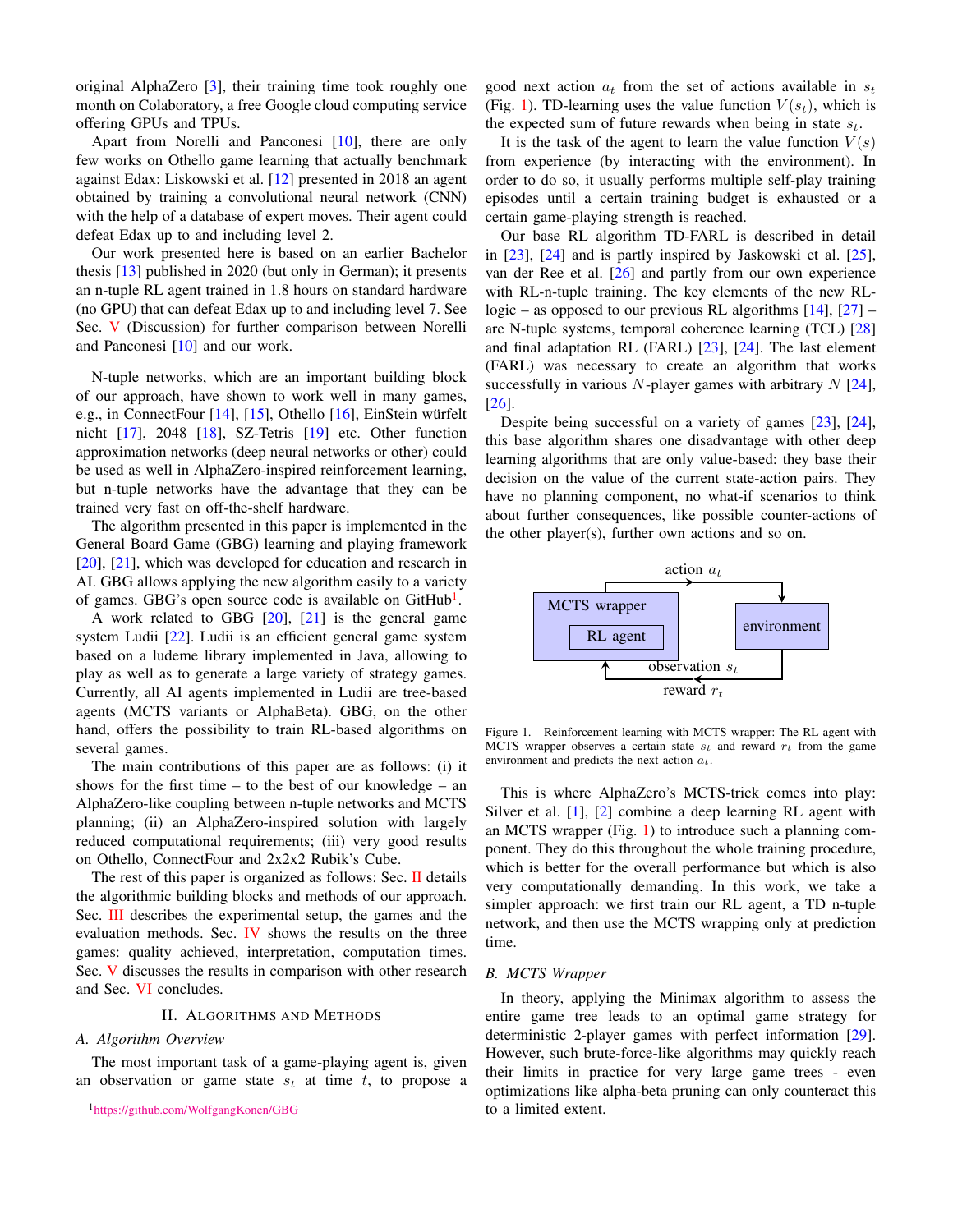<span id="page-2-3"></span>Assuming the UCT variant of the Monte Carlo tree search, the probability of predicting an optimal move converges to 100% in the limit of an infinite number of iterations [\[30\]](#page-8-27). If we limit the iterations to a fixed size, we approximate optimality only but have a fixed runtime.

Therefore, with an MCTS, promising results can be expected under reasonable computational requirements, given the number of MCTS iterations is correctly balanced.

Another advantage of MCTS is that it can be interrupted prematurely and still deliver valuable results as a so-called anytime algorithm [\[31\]](#page-8-28). This property is beneficial when using hardware with limited computing power, especially with games that impose a move-based time limit. Thus, even if the available computing time is not sufficient to carry out all planned MCTS iterations, it is still possible to stop the search after any iteration and predict the most promising move at that time.

The phases of MCTS usually consist of four consecutive steps: Selection, expansion, simulation, and backpropagation [\[31\]](#page-8-28). The following child selection policy, which is the one used by Silver et al. [\[2\]](#page-7-1) in AlphaGo Zero, is also the one that we have implemented in our MCTS wrapper for the same purpose:

<span id="page-2-1"></span>
$$
a_t = \arg \max_{a \in A(s_t)} \left( \frac{Q(s_t, a)}{N(s_t, a)} + U(s_t, a) \right) \tag{1}
$$

$$
U(s,a) = c_{puct} P(s,a) \frac{\sqrt{\varepsilon + \sum_{b \in A(s)} N(s,b)}}{1 + N(s,a)}
$$
 (2)

Here,  $Q(s, a)$  is the accumulator for all backpropagated values (as detailed in Algorithm [1](#page-2-0) below) that arrive along with branch a of node R that carries state s. Likewise,  $N(s, a)$  is the visit counter and  $P(s, a)$  the prior probability.  $A(s)$  is the set of actions available in state  $s$ .  $\varepsilon$  is a small positive constant for the special case  $\sum_b N(s, b) = 0$ : It guarantees that in this special case the maximum of  $U(s, a)$  is given by the maximum of  $P(s, a)$ . The prior probabilities  $P(s, a)$  are obtained by sending the values of all available actions  $a \in A(s)$  through a softmax function.

According to Silver et al. [\[2\]](#page-7-1), the above child selection policy is a variant of the PUCB ("Predictor + UCB") algorithm presented by Rosin [\[32\]](#page-8-29). Furthermore, the latter is a modification of the bandit algorithm UCB1, extending it with the behavior to also consider the recommendations of a predictor. UCB1 is also the basis of the previously mentioned algorithm UCT (UCB applied to trees) by Kocsis and Szepesvári [[30\]](#page-8-27).

Our implementation of a Monte Carlo tree search iteration is illustrated in Algorithm [1.](#page-2-0) It performs a single iteration of the Monte Carlo tree search for a given node. The numerical return value approximates how valuable it is to choose an action that leads to this node. Since this assessment corresponds to the view of the previous player, for 2-player games, the algorithm negates the returned values ( $\kappa = -1$ ).

If the node represents a game-over state, then the consequence of choosing this node is known and does not need to

<span id="page-2-0"></span>Algorithm 1. MCTSITERATION: This recursive algorithm is applicable to 1 or 2-player games. It performs a single iteration of a Monte Carlo tree search, starting from root node R carrying state s.

|     | 1: function MCTSITERATION(NODE R)                                                   |
|-----|-------------------------------------------------------------------------------------|
| 2:  | $\kappa = (-1)^{N-1}$<br>$\triangleright$ N: number of players                      |
| 3:  | if ISGAMEOVER $(s)$ then                                                            |
| 4:  | <b>return</b> $\kappa *$ FINALGAMESCORE(s)                                          |
| 5:  | <b>if</b> R.EXPANDED $=$ FALSE then                                                 |
| 6:  | $(V, \mathbf{p}) \leftarrow f(s)$ $\triangleright$ f: approximator network          |
| 7:  | $P(s, \cdot) \leftarrow \mathbf{p}$ $\triangleright$ prior probabilities given by f |
| 8:  | $R.$ EXPANDED $\leftarrow$ TRUE                                                     |
| 9:  | return $\kappa * V$                                                                 |
| 10: |                                                                                     |
| 11: | $(a, c) \leftarrow$ SELECTCHILD(R) $\triangleright$ use Eq. (1) to select           |
| 12: | $\triangleright$ action a and child C                                               |
| 13: | $V_{child} \leftarrow \text{MCTSITERATION}(C)$                                      |
| 14: | $Q(s, a) \leftarrow Q(s, a) + V_{child}$                                            |
| 15: | $N(s,a) \leftarrow N(s,a) + 1$                                                      |
| 16: |                                                                                     |
| 17: | <b>return</b> $\kappa * V_{child}$                                                  |
|     |                                                                                     |

be approximated. In this case, the final game score gives the evaluation value to propagate back.

Reaching a non-expanded node is also a termination condition. In this case, the approximator function  $f$  (usually the wrapped RL agent of Fig.  $1$ ) approximates the value V of the corresponding node together with its action probabilities p (line 6). Afterward, the node is marked as expanded, and its approximated value is propagated back.

SELECTCHILD is used to select a child node based on the PUCB variant of Eq. [\(1\)](#page-2-1) if no previous termination condition occurred. To determine the selected child node's value, it serves as input to another recursive call of the MCTSITERA-TION algorithm. On return from the recursive call, the returned value  $V_{child}$  is accumulated to  $Q(s, a)$  (line 14), and the visit count  $N(s, a)$  is incremented.

Our Monte Carlo tree search implementation first performs a certain number of MCTS iterations starting from the node corresponding to the current game state in a concrete match. Then it decides on the action that leads to the most frequently visited child node.

Furthermore, our tree search is optimized to reuse the previously built search tree across the moves of a game whenever possible, i.e., when a node corresponding to the current game state is already present in the search tree of the previous move. This optimization avoids performing superfluous MCTS iterations that merely determine previously known information. Instead, it directly builds on already known knowledge, resulting in a more extensive search tree with more information.

#### <span id="page-2-2"></span>*C. N-Tuple Systems*

N-tuple systems coupled with TD were first applied to game learning by Lucas in  $2008$  [\[16\]](#page-8-13), although n-tuples were already introduced in 1959 for character recognition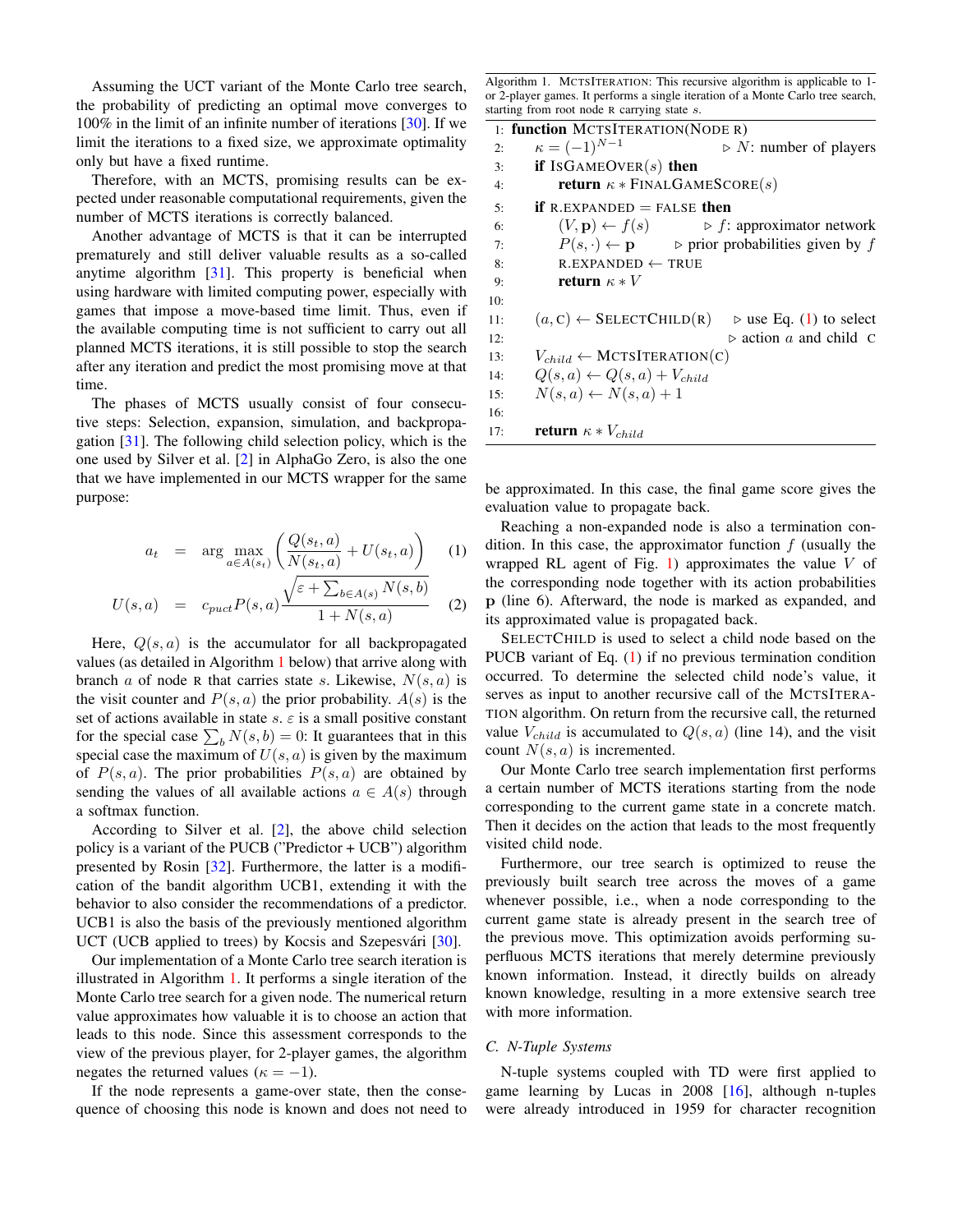<span id="page-3-4"></span>

| game               | length $n$ | position $m$ | $\kappa$      | weights    | percent active |
|--------------------|------------|--------------|---------------|------------|----------------|
| Othello            |            |              | $2 \cdot 100$ | 3,276,800  | 51%            |
| <b>ConnectFour</b> |            |              | $2 \cdot 70$  | 9.175.040  | 8%             |
| $2x2x2$ Rubik's    |            | $\{3, 7\}$   | 60            | 3,720,780  | 31%            |
| $3x3x3$ Rubik's    |            | 8,<br>12     | 120           | 46,563,392 | 22%            |

| ٧<br>۰,<br>×<br>٠<br>× |  |
|------------------------|--|
|------------------------|--|

<span id="page-3-1"></span>N-TUPLE SYSTEMS USED IN THIS WORK. PARAMETERS  $n,m$  and  $k$  are explained in the main text. The number of weights is  $4^7\cdot 200$ (Othello) and  $4^8\cdot 140$  (ConnectFour). For 2x2x2 Rubik's Cube, each 7-tuple has either 3 or 7 positional values, depending on the CELL LOCATION. THUS, THE NUMBER OF WEIGHTS DEPENDS ON THE CELL LOCATION. SINCE NOT EVERY WEIGHT REPRESENTS A REACHABLE POSITION, THE NUMBER OF ACTIVE WEIGHTS IS SMALLER, AS GIVEN BY THE PERCENTAGE IN THE LAST COLUMN.

purposes [\[33\]](#page-8-30). The remarkable success of n-tuples in learning to play Othello [\[16\]](#page-8-13) motivated other authors to benefit from this approach for a number of other games. The main goal of n-tuple systems is to map a highly non-linear function in a low dimensional space to a high dimensional space where it is easier to separate 'good' and 'bad' regions. This can be compared to the kernel trick of support-vector machines (SVM). An n-tuple is defined as a sequence of  $n$  cells of the board. Each cell can have  $m$  positional values representing the possible states of that cell. Therefore, every n-tuple will have a (possibly large) look-up table indexed in form of an  $n$ digit number in base  $m$ . Each entry carries a trainable weight. An n-tuple system is a system consisting of  $k$  n-tuples. Tab. [I](#page-3-1) shows the n-tuple systems that we use in this work. Each time a new agent is constructed, all n-tuples are formed by *random walk*. That is, all cells are placed randomly with the constraint that each cell must be adjacent to at least one other cell in the n-tuple [\[21,](#page-8-18) Appendix C].

## *D. Temporal Coherence Learning (TCL) and FARL*

The TCL algorithm developed by Beal and Smith [\[28\]](#page-8-25) is an extension of TD learning. It replaces the global learning rate  $\alpha$  with the weight-individual product  $\alpha \alpha_i$  for every weight  $w_i$ . Here, the adjustable learning rate  $\alpha_i$  is a free parameter set by a pretty simple procedure: For each weight  $w_i$ , two counters  $N_i$  and  $A_i$  accumulate the sum of weight changes and the sum of absolute weight changes. If all weight changes have the same sign, then  $\alpha_i = |N_i|/A_i = 1$ , and the learning rate stays at its upper bound. If weight changes have alternating signs, then the global learning rate is probably too large. In this case,  $\alpha_i = |N_i|/A_i \rightarrow 0$  for  $t \rightarrow \infty$ , and the effective learning rate will be largely reduced for this weight.

More details on how TCL is coupled to TD n-tuple networks are found in [\[14\]](#page-8-11). It was shown in [\[14\]](#page-8-11) that TCL leads to faster learning and higher win rates for the game ConnectFour.

We also use Final Adaptation RL (FARL) for TD learning, as described in more detail in our previous work [\[23\]](#page-8-20), [\[24\]](#page-8-21).

## III. EXPERIMENTAL SETUP

## <span id="page-3-0"></span>*A. The Games*

*1) Othello:* (Reversi) is a well-known board game with quite simple rules yet requiring complex strategies to play strong. Fig. [2\(](#page-3-2)a) shows a typical game position. The regular 8x8 Othello has  $10^{28}$  states and an average branching factor



<span id="page-3-2"></span>Figure 2. (a) Othello game state. The black cell with a red outline marks the last move of Black. It is White's turn to choose one of the available actions marked by cells with a green border. These actions capture one or more black pieces, which are then flipped to white. (b) ConnectFour game state. It is Red's turn, and he has to place hispiece in the only free column. Subsequently, Yellow wins by reaching *Four in a Row*. Numbers show cell coding: 1 and 2 for players' pieces, 3: empty and reachable, 0: empty, but not reachable (in next move).



<span id="page-3-3"></span>Figure 3. (a) Scrambled 3x3x3 Rubik's Cube. (b) 2x2x2 cube (pocket cube) in the middle of a twist.

of 10. It is an unsolved game (no perfect winning strategy is known).

*2) ConnectFour:* (Four in a Row) is another board game with quite simple rules. Fig. [2\(](#page-3-2)b) shows a typical end game position. The regular 6x7 ConnectFour has  $10^{12}$  states and a branching factor  $\leq 7$ . It is a solved game: The  $1^{st}$  player wins if playing perfectly.

*3) Rubik's Cube:* is a famous mathematical puzzle where the goal is to bring an arbitrary scrambled cube (see Fig. [3\)](#page-3-3) by twists into the solved position where each cube face is of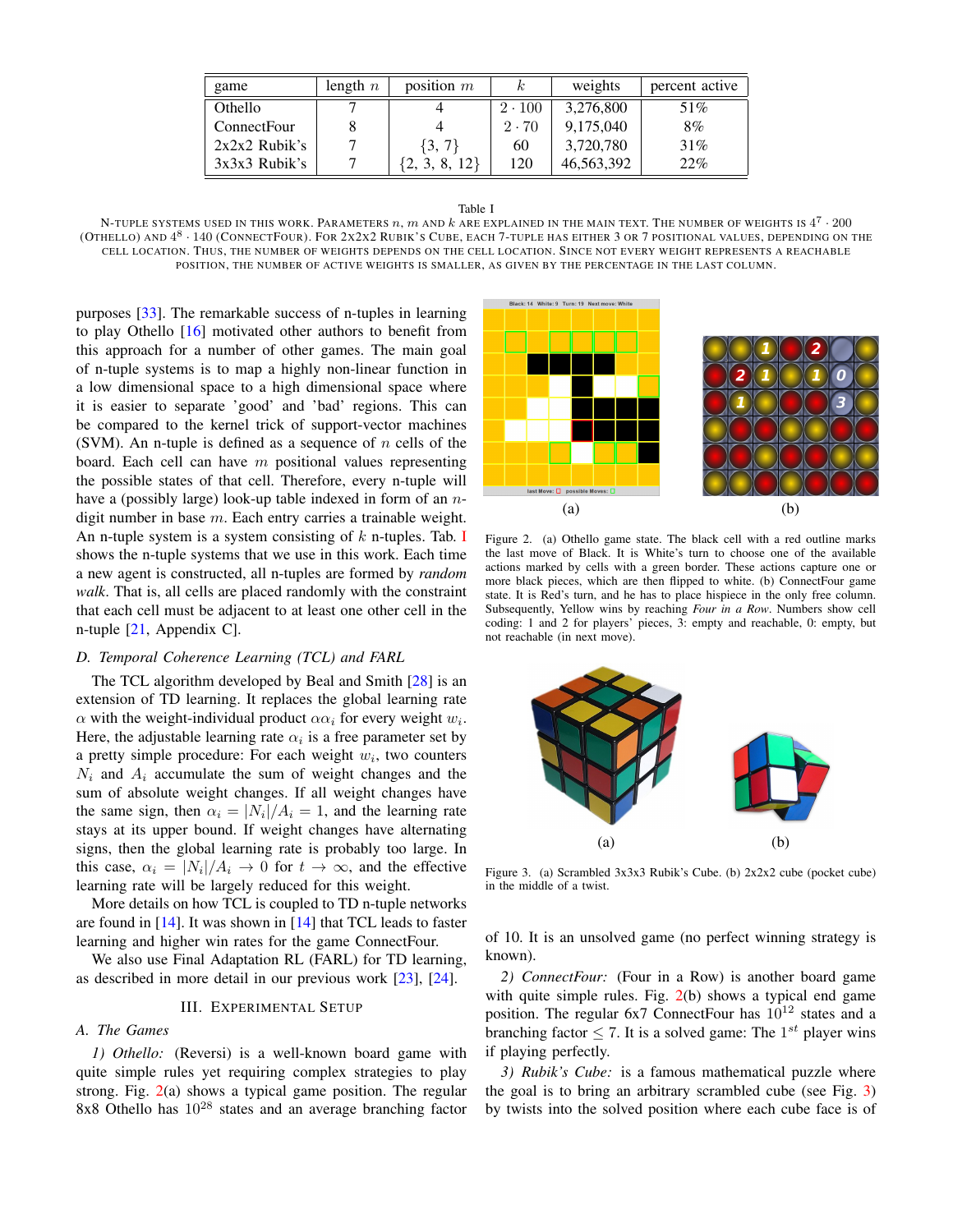<span id="page-4-3"></span>unique color. The regular  $3x3x3$  cube has  $4.3 \cdot 10^{19}$  states and a branching factor of 18. The  $2x2x2$  cube has  $3.6 \cdot 10^6$  states and a branching factor of 9.

# *B. Common Settings*

We use for all our experiments the same RL agent based on n-tuple systems and TCL. Only its hyperparameters are tuned to the specific game, as shown below. We refer to this agent as *TCL-base* whenever it alone is used for game playing. If we wrap this agent by an MCTS wrapper with a given number of iterations, then we refer to this as *TCL-wrap*.

The hyperparameters for each game were found by manual fine-tuning. This was not too complicated because only a few parameters needed to be changed from their default values. The chosen n-tuple configuration is given in Tab. [I,](#page-3-1) and the remaining parameters are as follows:

- Othello: learning rate  $\alpha = 0.2$ , TCL activated (with default settings), eligibility rate  $\lambda = 0.5$ , exploration rate  $\epsilon = 0.2 \rightarrow 0.1$ , 250,000 training episodes.
- ConnectFour: learning rate  $\alpha = 3.7$ , TCL activated (with default settings), eligibility  $\lambda = 0.0$ , exploration  $\epsilon = 0.1 \rightarrow 0.0, 6,000,000$  training episodes.
- Rubik's Cube: learning rate  $\alpha = 0.25$ , TCL activated (with default settings), eligibility  $\lambda = 0.0$ , exploration  $\epsilon = 0.0, 3,000,000$  training episodes.

<span id="page-4-0"></span>

IV. RESULTS

<span id="page-4-1"></span>Figure 4. Different Othello agents playing against Edax. *TCL-wrap*: TCL coupled with MCTS wrapper (10,000 iterations); *TCL-base*: TCL alone; *MCTS-10k*: MCTS alone with 10,000 iterations. Error bars show the fluctuations (a) of 20 TCL agents trained with different random n-tuples in the TCL cases and (b) of 20 repeated runs in the MCTS case. Each agent plays in both roles  $(1^{st}$  and  $2^{nd}$  player).

# *A. Othello*

It is not too difficult in Othello to reach with game learning algorithms a medium playing strength, i. e. a strength where simple heuristic players are beaten  $[16]$ ,  $[7]$ . But it is very difficult to beat the very strong Othello playing program Edax [\[11\]](#page-8-8). Edax has a configurable playing strength (level, depth) between 0 and 60. Only a few Othello agents can beat Edax beyond level 2.

We compare our agents with Edax at different levels. Since all agents (Edax, *TCL-base* and *TCL-wrap*) are deterministic move predictors, repeated evaluation runs with the same pair of agents always yield the same results and cannot be used to collect statistics. We use the following procedure to get statistically sound results: We draw 20 different random ntuple configurations (*random walk*, see Sec. [II-C\)](#page-2-2) and train for each configuration a separate *TCL-base* agent. As a byproduct, this will also show that random n-tuple configuration does not lead to too large variations.

Fig. [4](#page-4-1) shows the results obtained: Both MCTS and *TCLbase* cannot defeat Edax at level 2 and beyond (their win rates are lower than 50% from level 2 on). The situation changes dramatically as soon as we wrap *TCL-base* by MCTS: *TCLwrap* defeats Edax up to level 7 and has a win rate above 25% for levels 8 and 9.



<span id="page-4-2"></span>Figure 5. Tactics of Edax in Othello: (a) Move 48 in a game *TCL-base* (Black) vs. Edax level 7 (White): It is Black's turn, and Edax forces Black into disadvantageous moves that allow White to capture the corners. *TCL-wrap* will avoid such disadvantageous positions. (b) Move 57 in a game *TCL-wrap* (Black) vs. Edax level 8 (White): Now it is White's turn, and although Black has the current majority of pieces, White will eventually win because Black has to pass and White moves *three times in a row*.

*Interpretation*: What are the reasons for opponents to win or lose in Othello against Edax? – To investigate this, we analyze specific Othello episodes: When Edax plays at level 7, it has advanced tactics that narrow the range of possible actions for the opponent (Fig. [5\(](#page-4-2)a)): If Edax  $(2^{nd})$  plays against opponent *TCL-base* (1<sup>st</sup>), Edax forces *TCL-base* towards the end of the episode to play disadvantageous moves. If we now replace the opponent  $(1^{st})$  with *TCL-wrap*, it avoids these traps: The planning stage of *TCL-wrap* helps to foresee the disadvantageous positions when they are some moves ahead; now *TCL-wrap* finds other moves to avoid them and is thus not forced into the disadvantageous positions.

At level 8 or higher, Edax shows another tactic: It plays in such a way that the last 2-4 moves are pass moves for the opponent (Fig.  $5(b)$  $5(b)$ ): Since the opponent has no available action at its disposal, it is forced to pass the move right to Edax again. During the very last moves of an episode, Edax will thus gain the majority of pieces. Currently, *TCL-wrap* is not able to avoid these pass situations, at least not in the majority of the episodes played.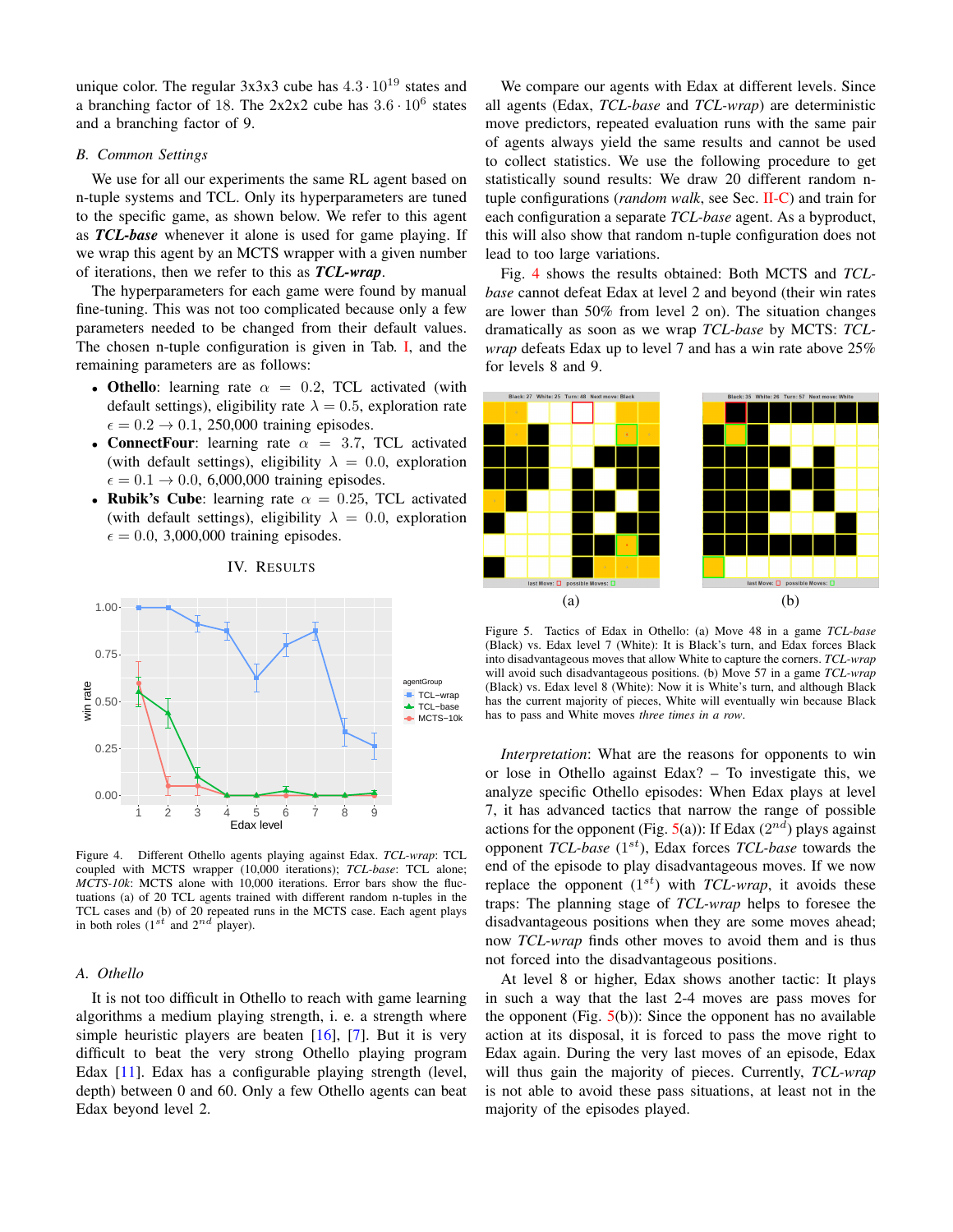<span id="page-5-2"></span>

| W/T/L |             | $2^{nd}$<br>player |         |          |             |                |
|-------|-------------|--------------------|---------|----------|-------------|----------------|
|       |             | TCL-wrap           | $AB-DL$ | TCL-base | <b>MCTS</b> | won games rate |
|       | TCL-wrap    |                    | 99/0/1  | 100/0/0  | 100/0/0     | 66.3%          |
| 1st   | $AB-DL$     | 100/0/0            |         | 100/0/0  | 100/0/0     | 64.9%          |
|       | TCL-base    | 100/0/0            | 91/27   |          | 100/0/0     | 49.0%          |
|       | <b>MCTS</b> | 1/2/97             | 17/3/80 | 97/2/1   |             | 19.8%          |

Table II

<span id="page-5-0"></span>RESULTS OF A CONNECTFOUR TOURNAMENT WITH 4 AGENTS. SHOWN IS THE W/T/L (WIN/TIE/LOSS) COUNT OF THE  $1^{st}$  (ROW) PLAYER WHEN playing 100 episodes against the  $2^{nd}$  (column) player. Agents are ranked by their overall rate of games won (last column). The COLORED AND BOLD NUMBERS SHOW REMARKABLE IMPROVEMENTS OF *TCL-wrap* OVER *TCL-base*.

## *B. ConnectFour*

ConnectFour is a non-trivial game that is not easy to master for humans. However, its medium-size complexity allows for very strong tree-based solutions when combined with a pre-computed opening book. These near-perfect agents are termed AB and AB-DL since they are based on alpha-beta search (AB) that extends the Minimax algorithm by efficiently pruning the search tree. Thill et al. [\[15\]](#page-8-12) were able to implement alpha-beta search for ConnectFour in such a way that it plays near-perfect: It wins all games as  $1^{st}$  player and wins very often as  $2^{nd}$  player when the  $1^{st}$  player makes a wrong move. AB and AB-DL differ in the way they react to losing states: While AB just takes a random move, AB-DL searches for the move, which postpones the loss as far (as distant) as possible  $(DL =$  distant losses). It is tougher to win against AB-DL since it will request more correct moves from the opponent and will very often punish wrong moves.

We perform a tournament with the following 4 agents:

- *TCL-wrap*: MCTSWrapper[*TCL-base*] (iter=1,000,  $c_{PUCT}$ =1.0, unlimited depth),
- *TCL-base*: TCL alone,
- AB-DL: Alpha Beta with Distant Losses,
- MCTS: MCTS(UCT, random playouts, iter=10,000, treeDepth=40)



<span id="page-5-1"></span>Figure 6. The effect of MCTS wrapping on ConnectFour. Shown are the averages from 5 runs, where each run consists of 25 competition episodes MCTS  $(1^{st})$  vs. opponent  $(2^{nd})$ . The opponents are a) *TCL-wrap*: TCL wrapped by MCTS wrapper with iterMWrap iterations; b) *AB-DL*: Alpha-Beta agent with distant losses; c) *TCL-base*: TCL without MCTS wrapper.

The results are shown in Tab.  $\mathbf{II}$  $\mathbf{II}$  $\mathbf{II}$  and can be described as follows: *TCL-wrap* and AB-DL win nearly all their games when playing first (ConnectFour is a theoretical win for the  $1^{st}$  player). *TCL-base*  $(1^{st})$  wins against AB-DL  $(2^{nd})$  the majority of its games (91%), but not all. If we enhance *TCLbase* by MCTS wrapper, the win rate of *TCL-wrap* rises to fantastic 99%, so it avoids 8/9 of the former *TCL-base* losses.

MCTS as the weakest agent in the tournament, wins as  $1^{st}$ player most of its games (97%) against *TCL-base* (2<sup>nd</sup>), but it predominantly loses against  $TCL$ -wrap and AB-DL  $(2^{nd})$ .  $TCL$ -wrap as  $2^{nd}$  player is in this respect significantly stronger than AB-DL (97% vs. 80% win rate, resp.), which leads for *TCL-wrap* to a higher total rate of 66.3% won games as compared to AB-DL (64.9%). Besides that, the total won games rate 66.3% is a big jump forward when compared to the total won game rate 49% of *TCL-base*.

*Interpretation*: MCTS plays differently, perhaps more surprising, than near-optimal agents. Since *TCL-base* was trained on a near-optimal agent (itself), it has never seen the 'surprising' moves of MCTS and will probably often react wrongly on that moves. Thus, *TCL-base* loses most of its games when playing  $2^{nd}$ . If we now add with MCTS wrapper a planning component to *TCL-base*, then *TCL-wrap* can find better responses to the 'surprising' moves, and it can better exploit the occasional wrong moves of MCTS. As a consequence, it wins most of the episodes.

Fig. [6](#page-5-1) shows the results of MCTS-wrapping in ConnectFour as a function of MCTS wrapper iterations. Even a small amount of iterations (50-100) already leads to a *TCL-wrap* win rate of > 80%. With 500 iterations or more, *TCL-wrap* achieves a win rate near 100%.

# *C. Rubik's Cube*

We investigate two variants of Rubik's Cube: 2x2x2 and 3x3x3. We trained TCL agents by presenting them cubes scrambled with up to  $p_{max}$  twists where  $p_{max} = 13$  for  $2x2x2$ and  $p_{max} = 9$  for 3x3x3. This covers the complete cube space for 2x2x2, but only a small subset for 3x3x3, where God's number [\[34\]](#page-8-31) is known to be 20. We evaluate the trained agents on 200 scrambled cubes that are created by applying a given number p of scrambling twists to a solved cube. The agent now tries to solve each scrambled cube. A cube is said to be *unsolved* if the agent cannot reach the solved cube in  $e_E = 20$ steps. More details on our method are found in [\[35\]](#page-8-32).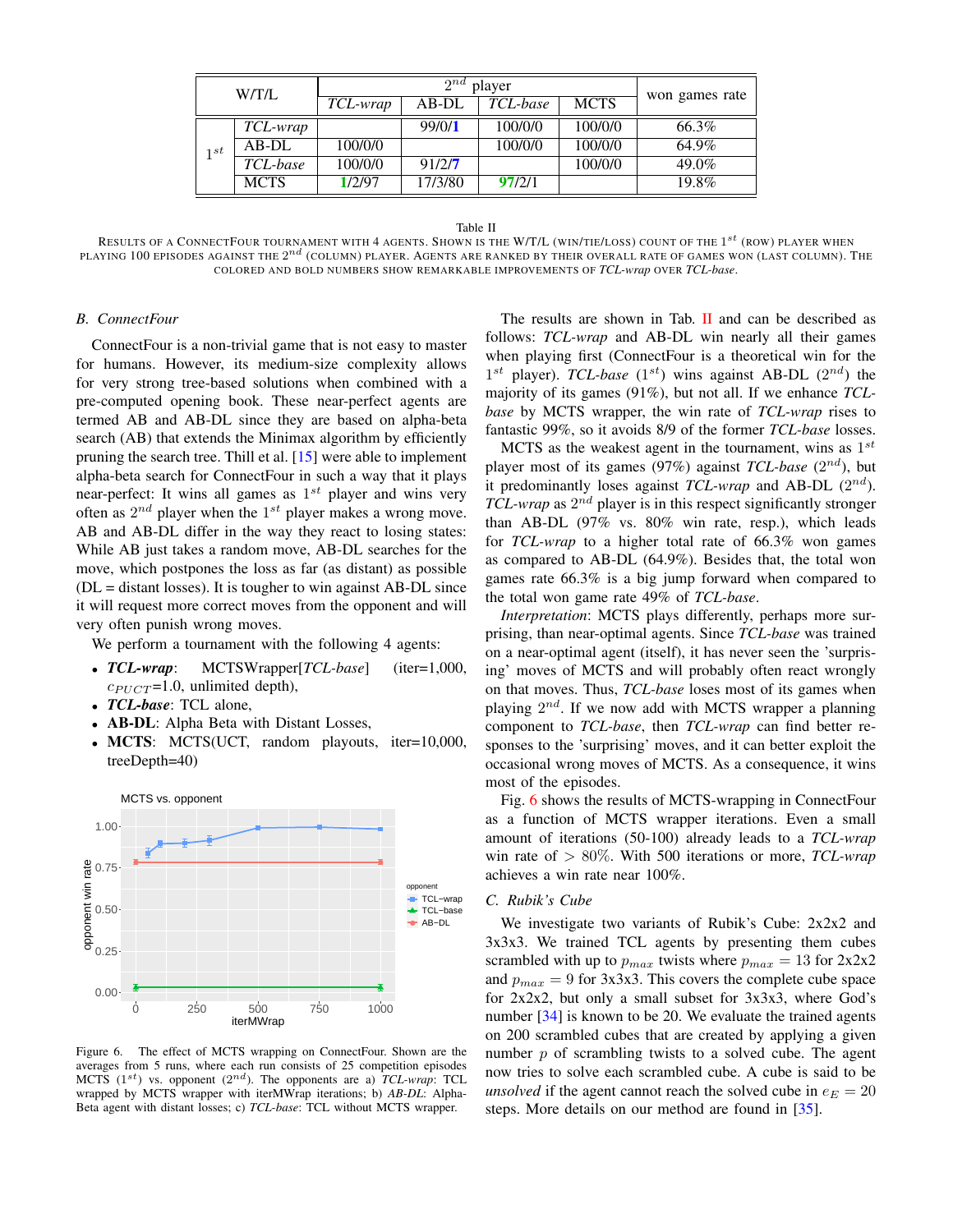<span id="page-6-4"></span>

<span id="page-6-1"></span>Figure 7. The effect of MCTS wrapping on Rubik's Cube. Shown are the averages from 4 runs, where each run evaluates the ability of the agents to solve a large set of scrambled cubes (a) as a function of MCTS iterations: 2x2x2: 600 cubes scrambled with either 11, 12 or 13 twists; 3x3x3: 600 cubes scrambled with either 7, 8 or 9 twists; (b) as a function of scrambling twist: 200 scrambled cubes for each twist number.

Here we are interested in the relative strength of agents with and without MCTS-wrapping. The results are shown in Fig. [7:](#page-6-1) While *TCL-base* could only solve 75% (2x2x2) or 25% (3x3x3) of the scrambled cubes, resp., the MCTS-wrapped agent *TCL-wrap* could either fully solve the problem (2x2x2) or at least double or triple the percentage of solved cubes (3x3x3).

*Interpretation 2x2x2*: Since the solved-rate of *TCL-base* is only 75%, the value function  $V(s)$  does not predict for every state s the right action (resulting in a short path to the solved cube). However, if we add the planning stage of MCTS-wrapper, then the action with the highest  $V(s)$  after a few 'what-if' steps is selected. This is sufficient to boost the solved-rate to 100% after 200 or more MCTS-iterations.

*Interpretation 3x3x3*: The agent has seen during training only a small subset of cubes with up to 9 scrambling twists. Therefore, the solved-rates for  $p = 8, 9$  are much lower in the *TCL-base* case because it is very likely that the cube 'escapes' with a wrong move into the unknown area of  $p = 10$  or higher. It is interesting to see that the MCTS planning stage can double or triple the solved-rate. However, it can not cure

| game               | $n_{ag}$ | base<br>training<br>time | $i_{MCTS}$ | factor | hypothetical<br>wrapped<br>training time |
|--------------------|----------|--------------------------|------------|--------|------------------------------------------|
| Othello            | 20       | .5 d                     | 10,000     | 2.575  | $10.6$ years                             |
| <b>ConnectFour</b> | 10       | 1.4 d                    | 1,000      | 850    | 3.3 years                                |
| RubiksCube         |          | 2.2 h                    | 1.000      | 770    | 71 days                                  |

<span id="page-6-2"></span>Table III TRAINING TIMES TO TRAIN  $n_{ag}$  agents without and with MCTS WRAPPING (HYPOTHETICAL) FOR ALL GAMES.

everything since the high branching factor of 18 together with slight inaccuracies of the value function approximator makes it likely that even 1000 iterations of MCTS-wrapper do not explore enough to find the right path.

## *D. Computation times*

The MCTS wrapper for RL agents, as proposed in this paper, has the advantage that it does not cost any additional training time since it is an enhancement added *after* agent training.

The extra computational resources needed during game play or evaluation are moderate. This is because there are usually only a few evaluation episodes (compared to the huge number of training episodes) and because the MCTS wrapper does not require too many iterations.

The above advantage becomes more apparent if we compare the actual *TCL-base* training times with the would-be training times if the MCTS planning stage were also used during training, as shown in Tab.  $III$ : The base training time is the time actually needed to train  $n_{aq}$  agents without MCTS wrapper. All computations were done on a single CPU Intel i7-9850H @ [2](#page-6-3).60GHz. $^{2}$ 

The wrapped training times are estimated by multiplying the base training time with *factor* which is established by running a few episodes without and with MCTS wrapper doing  $i_{MCTS}$ iterations. This estimate rests on the assumption that a wrapped agent needs as many training episodes as a base agent. This assumption is reasonable because the exploration of the state space normally dictates the number of episodes needed. But it was not proven empirically because the hypothetical training times are astronomic: We see from Tab. [III](#page-6-2) that with the same hardware, many years or at least near 100 days of computation time would be necessary. Of course, large speed-ups would be possible if dedicated hardware or parallel execution on many cores were used, but often this hardware is just not available.

#### V. DISCUSSION

## <span id="page-6-0"></span>*A. Comparison with Other N-Tuple Research*

There are two papers in the game learning literature that connect n-tuple networks with MCTS: Sironi et al. [\[36\]](#page-8-33) use the n-tuple bandit EA to automatically tune a self-adaptive MCTS. This is an interesting approach but for a completely different goal and not related to AlphaZero. Chu et al. [\[17\]](#page-8-14)

<span id="page-6-3"></span><sup>2</sup>To get a single-agent training time, the base training time has to be divided by  $n_{ag}$  which results for example in 1.8 hours training time for one Othello agent.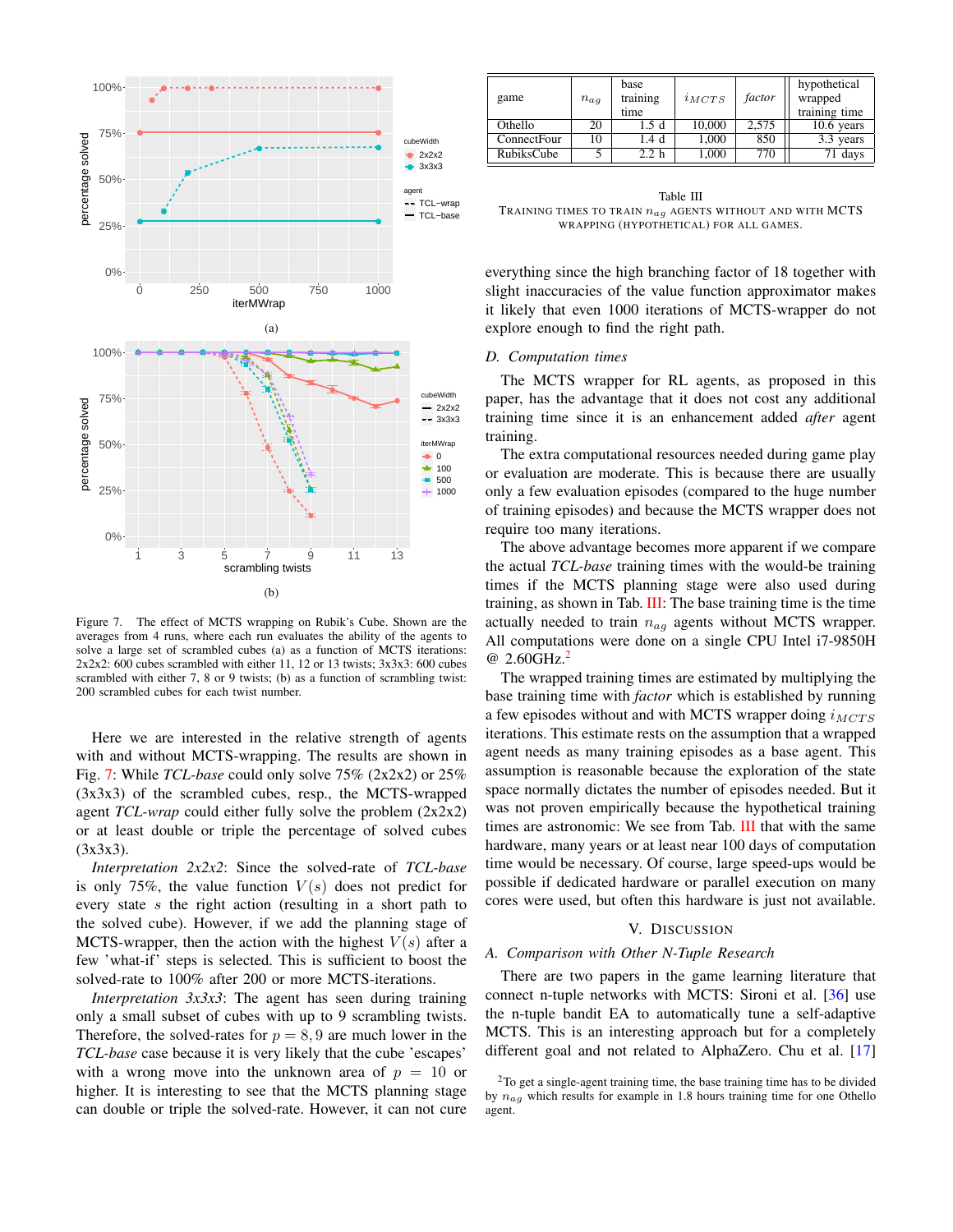<span id="page-7-3"></span>use an n-tuple network as a heuristic selector for MCTS in the game EWN. Although they pursue a similar goal as our work (*'predict with MCTS + n-tuple a good next move'*), they follow a different path since they do not incorporate reinforcement learning and do not follow the AlphaZero approach.

 $So - to the best of our knowledge - this work is the first$ to couple n-tuple networks with MCTS using the AlphaZero approach.

#### *B. Comparison with Other RL Research*

In this section, we compare our results with other RL approaches from the literature.

Dawson [\[37\]](#page-8-34) introduces a CNN-based and AlphaZeroinspired [\[2\]](#page-7-1) RL agent named ConnectZero for the game ConnectFour, against which can be played online. Although it reaches a good playing strength against  $MCTS<sub>1000</sub>$ , it is inferior to our AlphaBeta-DL and *TCL-wrap*: We performed 10 episodes with ConnectZero starting (which is a theoretical win), but found instead that AlphaBeta playing second won 80% of the episodes and *TCL-wrap* playing second won all episodes. This is in contrast to our *TCL-base* and *TCLwrap*, which win nearly all episodes when starting against AlphaBeta-DL (see Tab. [II\)](#page-5-0).

Concerning the game Othello, there are a number of other researchers that do RL-based game learning: van der Ree and Wiering [\[26\]](#page-8-23) reached in 2013 with their Q-learning agent against the heuristic player BENCH (positional player) a win rate of 87%. We reach with both *TCL-base* and *TCL-wrap* a win rate of 100% against BENCH. Liskowski et al. [\[12\]](#page-8-9) show in Table IX that their agent wins against Edax up to and including Edax level 2. We win up to and including Edax level 7.

In 2021, Norelli and Panconesi [\[10\]](#page-8-7) obtained with their system OLIVAW the best Othello results up-to-date: It defeats Edax up to and including Edax level 10. This is a truly impressive result, but it also took considerable computational resources to achieve it: Although much cheaper than Deep-Mind's original AlphaZero, they needed an informal crowd computing project with 19 people for game generation and then about 30 days to train a single agent on Google Colaboratory using GPU and TPU hardware. Thus, fine-tuning of hyperparameters or ablation studies could not be undertaken.

In our work presented here, we defeat Edax only up to level 7, but with a much simpler architecture that is trainable in less than 2 hours on a single standard CPU. It is, on the one hand, interesting that our architecture, which keeps the costly MCTS completely out of the training process, can get so far.

On the other hand, there is, of course, a performance gap to  $[10]$ , and it would be interesting to investigate which element of the more complex architecture in [\[10\]](#page-8-7) is responsible for the performance gain. We see here two hypothetical candidates: First, including MCTS in the training phase leads to better positional material in the replay buffer. Second, the network architecture of OLIVAW uses a Residual Network, a somewhat reduced version of the original AlphaZero Residual

Network, but still a deeper architecture than our n-tuple network.

Concerning the puzzle Rubik's Cube, the pioneering work of McAleer [\[38\]](#page-8-35) and Agostinelli [\[39\]](#page-8-36) in 2018 and 2019 shows that the 3x3x3 cube can be solved without putting human knowledge or positional-pattern databases into the agent. They solve arbitrary scrambled cubes with a method that is partly inspired by AlphaZero but also contains special tricks for Rubik's Cube. The deep network used in [\[38\]](#page-8-35) had over 12 million weights and was trained for 44 hours on a 32-core server with 3 GPUs. Our approach can solve the 2x2x2 cube completely, but the 3x3x3 cube only partly.

## VI. CONCLUSION AND FUTURE WORK

<span id="page-7-2"></span>We have shown on the three challenging games, Othello, ConnectFour, and Rubik's Cube, that an AlphaZero-inspired MCTS planning stage boosts the performance of TD-n-tuple networks. Interestingly, this performance boost is even reached when MCTS is *not* part of the training stage, which leads to very large reductions in training times and computational resources.

The new architecture was evaluated on the three games without any game-specific changes. We reach perfect play for ConnectFour and  $2x2x2$  Rubik's Cube. For the games Othello and 3x3x3 Rubik's Cube, we observe good results and increased performance compared to our version without MCTS planning stage, but we do not reach the high-quality results of Norelli and Panconesi [\[10\]](#page-8-7) on Othello (beats Edax level 10 where we reach only level 7) and of Agostinelli, McAleer et al. [\[39\]](#page-8-36), [\[38\]](#page-8-35) on 3x3x3 Rubik's Cube (they solve all scrambled cubes while we solve only cubes with up to 9 twists). Both high-performing approaches require considerably more computational resources.

It is an interesting topic of future research to investigate which element of the more complex architecture (MCTS in the training phase or deep residual network for the approximator) is more relevant to reach these impressive high-quality results. However, our smaller-sized architecture has the advantage to allow faster training and more parameter tuning on midcomplex games with simpler hardware accessible to everyone.

We also plan to extend our MCTS wrapper concept to non-deterministic games (e.g., EWN, 2048, Blackjack, Poker) where previous research [\[40\]](#page-8-37) has shown that plain MCTS is not sufficient and has to be extended by the Expectimax approach.

#### **REFERENCES**

- <span id="page-7-0"></span>[1] D. Silver, A. Huang, C. J. Maddison, A. Guez, L. Sifre, G. Van Den Driessche, J. Schrittwieser, I. Antonoglou, V. Panneershelvam, M. Lanctot *et al.*, "Mastering the game of Go with deep neural networks and tree search," *Nature*, vol. 529, no. 7587, pp. 484–489, 2016. [Online]. Available: http://web.iitd.ac.in/∼[sumeet/Silver16.pdf](http://web.iitd.ac.in/~sumeet/Silver16.pdf) [1,](#page-0-0) [2](#page-1-3)
- <span id="page-7-1"></span>[2] D. Silver, J. Schrittwieser, K. Simonyan, I. Antonoglou, A. Huang, A. Guez, T. Hubert, L. Baker, M. Lai, A. Bolton *et al.*, "Mastering the game of Go without human knowledge," *Nature*, vol. 550, no. 7676, pp. 354–359, 2017. [1,](#page-0-0) [2,](#page-1-3) [3,](#page-2-3) [8](#page-7-3)